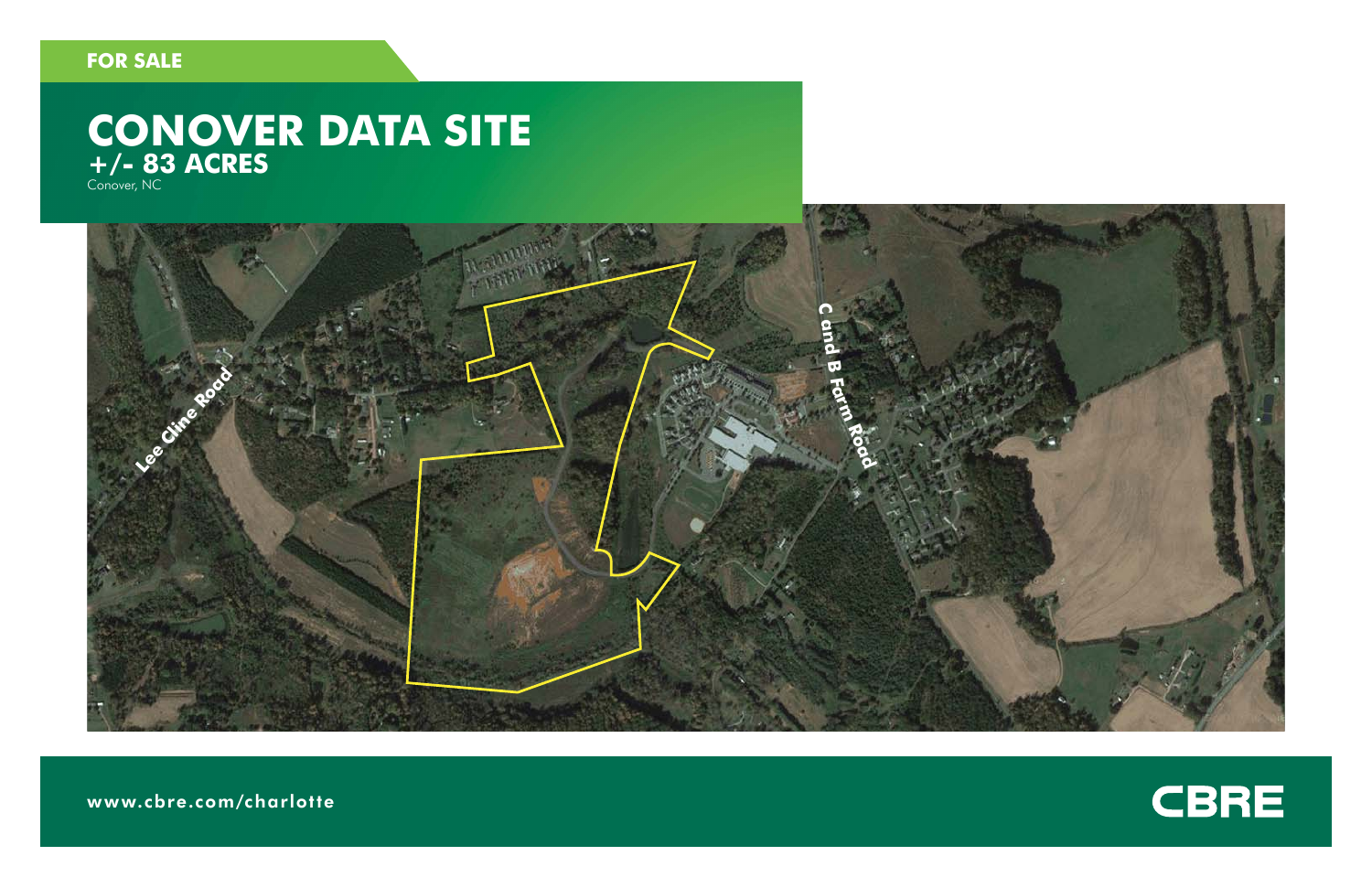## FOR SALE **CONOVER DATA SITE**

#### **PROPERTY HIGHLIGHTS**

 $\sqrt{\frac{1}{n} \sqrt{1}}$ 

- + New data center tax incentives with no sunset on sales tax for personal property, data center support equipment, and electricity consumption
- + Approximately 83 acres
- + Adjacent to 20 MW Solar Farm (Apple)
- + Dedicated paved city street through site (can be be secured for single tenant user)
- + Fast track local permitting
- $+$  Contiguous undeveloped  $\pm 24.5$  acre parcel owned by Duke Energy
- $+$  The site can accommodate  $+300,000$  square feet
- + Duke Energy served with multiple 100 kV circuits, 44 kV circuit and 12.5 kV circuit on site
- + Dual service fiber optics available at the site by multiple providers (AT&T/Charter Business/TWC)
- + Looped 12" water lines adjacent to site fed by two water storage tanks
- + Municipal water system with 3.0 mgd capacity; currently using 1.3 mgd



#### **LEE CLINE ROAD AND C AND B FARM ROAD**Conover, NC 28613